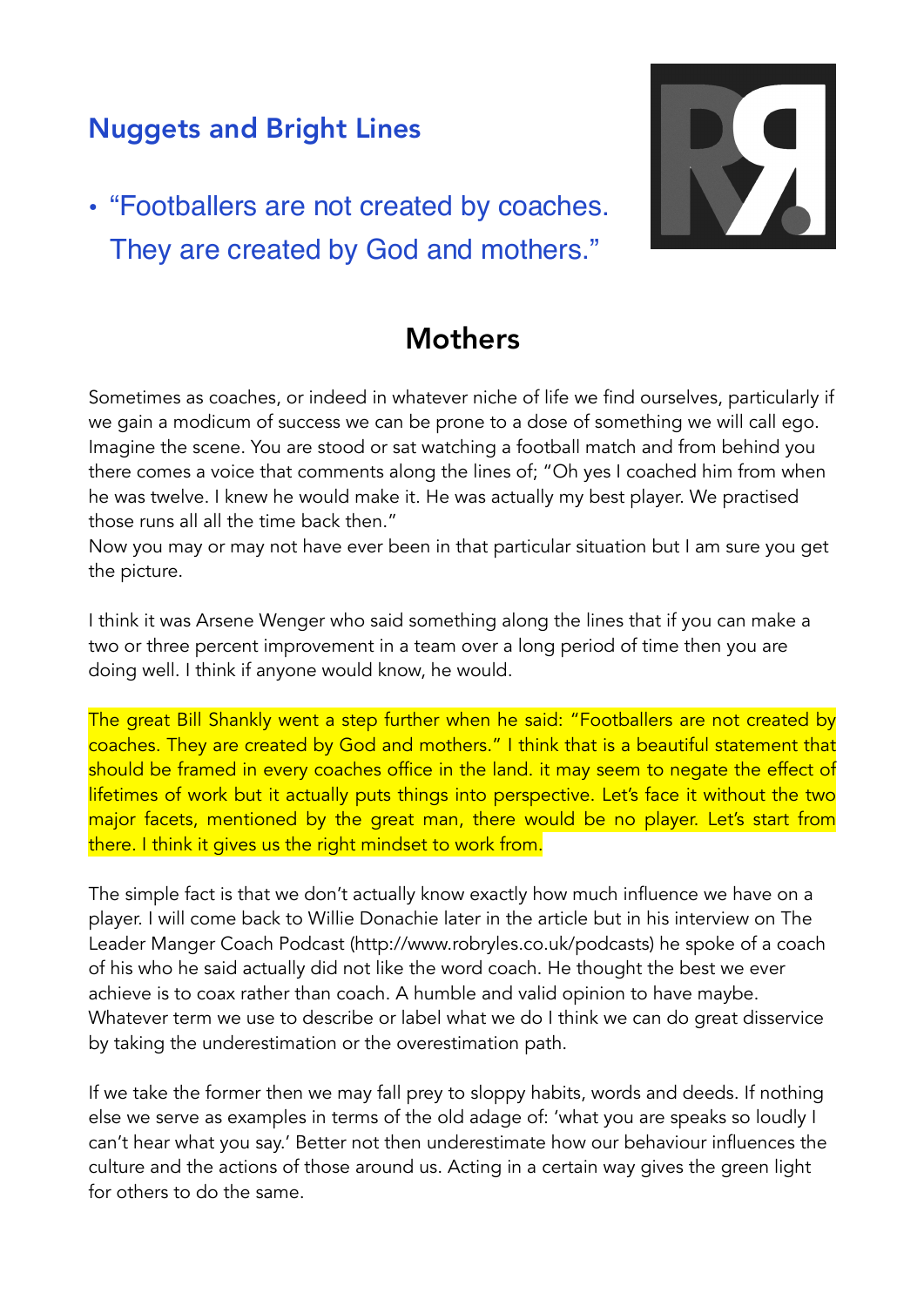If we take the latter view and overestimate our influence, we may slip into believing in our own infallibility and power. This can lead to dominance and over bearing direction that results in inadequate followers who fail when the 'influencer' is absent and particularly importantly when the players step over that white line.

it's not that different to parenting really when you think about it, in some ways. All coaches are different like parents, with different personalities and strengths. Some are super organised with military precision planning of all aspects of the ship and others are not. Whatever you do and allow is likely to be taken up by the people around you to one degree or another. It seems that we do have an influence in terms of how we carry ourselves as people. All we need to do is live to our chosen values and it seems the influence will occur naturally. Beware though if those values are not what you want in your players or team.

Influencing the technical, tactical aspects of a player and a team seems more complex. If the information is available to the player how will it be taken up, digested and implemented? Does it need a giver or supplier or someone to light the way? Does it need someone to reformulate it, so it is more easily understood, as the protagonists of VAK schools of thought believe? These are the unanswered conundrums of coaching. The realities that, once you are in it, tie you up with challenge and frustration and are one of the ultimate attractions of the work.

Returning to the original focus and as promised we revisit Willie Donachie's interview when he talked eloquently and in detail about his childhood. The picture he painted was a beautiful one of a young boy cocooned in a ball of sustaining love, emanating from his mother and sisters. It is this he believes that was responsible for so much of the joy and success that his life has seen. I doubt if there are any more profound yet practical concepts than this. Before anyone has any ideas about Willie growing up with a silver spoon, let it be known he lived in Glasgow's Gorbals.

Craig Simmonds who worked for many decades with the English Football Association was a prominent figure in The National School at Lilleshall, the project that before the evolution of the academy system, saw the country's best young footballers of the time, living and training together. A part of Craig's research revolved around players' journeys into the professional game. What he found was that the majority of professional players he interviewed, many of them elite internationals said categorically that the person that had the most influence on their career was their mother. When asked why, they responded almost to a man that it was because of the unconditional love and consistency. The mums were always there, always ready to provide the tea, the next meal, to launder the kit, help pack the bag, scold and remind. to give a cuddle to an uncertain adolescent player lost in a man's world and always recognised that they were first and foremost sons and boys and not players.